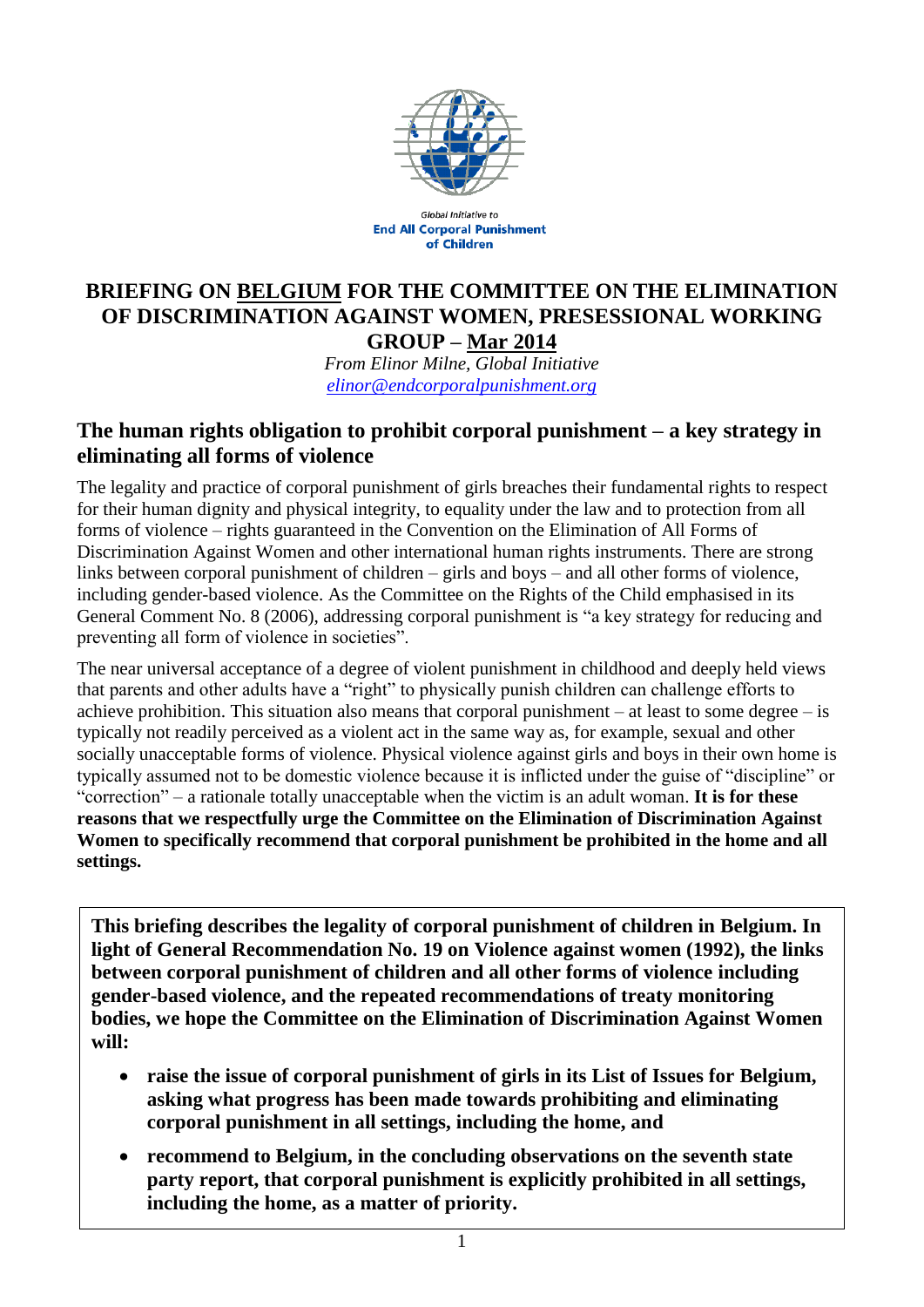# **1 The state party's report to CEDAW**

1.1 The seventh state report of Belgium to CEDAW includes extensive information on violence against women and on sexual violence against children but appears to make no reference to corporal punishment of children – punitive violence which may lawfully be inflicted on them in the home and other settings.<sup>1</sup> We hope the Committee will, during the review of Belgium, **emphasise the importance of prohibiting and eliminating physical punishment of girls and boys within the family when taking measures against family violence.**

## **2 The legality and practice of corporal punishment of children in Belgium**

- 2.1 *Summary:* In Belgium, corporal punishment is unlawful in the penal system and in some but not all care settings; it is considered unlawful in schools but is not explicitly prohibited; it is lawful in the home and in day care settings. The Government has repeatedly stated that the law adequately protects children from all corporal punishment, but this assertion is not supported by legal analysis or by research on the prevalence of corporal punishment; the Government has also acknowledged that corporal punishment is not a specific offence (see below).
- 2.2 *Home (lawful):* The Civil Code states that the parent-child relationship should be one of "mutual respect" (art. 371) and a Constitutional amendment in 2000 (art. 22bis) provides for the protection of the child's moral, physical and sexual integrity: these provisions do not send a clear message that all physical punishment in childrearing is prohibited. Provisions against violence and abuse in the Penal Code as amended by the Law Concerning the Penal Protection of Minors 2000 do not include prohibition of all forms of corporal punishment. Over the years, a number of legislative proposals have been introduced to amend the Civil Code to prohibit all corporal punishment<sup>2</sup> but these have never been discussed in Parliament.
- 2.3 In 2011, the Government rejected the recommendation to prohibit corporal punishment in all settings made during the Universal Periodic Review, stating that while corporal punishment is not a specific offence, a number of provisions in criminal law are applicable to such acts.<sup>3</sup> Similar statements have been made in other contexts.<sup>4</sup> However, the absence of explicit prohibition of corporal punishment in legislation means that the law fails to send a clear message that no form of corporal punishment should ever be imposed on a child. Indeed, research undertaken in 2010- 2011, involving nearly 2,000 10-18 year olds in Flanders, found a high prevalence of corporal punishment. In the family home, 32.4% of respondents had been pinched or had their hair or ears pulled, 29.7% beaten, hit or smacked and 23.4% pushed, kicked or grabbed; nearly a quarter of respondents had experienced "extreme violence" (including being beaten with an object, locked in a small room or tied up and forced to stand in the same position or do physical exercises). In school, 22.9% of respondents had been punished by having their ear pulled, 18% their hair pulled and 19.8% hit with a hand on their hand or fingers; 42% had experienced at least one form of "extreme punishment" in school (including being shut outside in hot or cold temperatures, being forced to stand or kneel in a painful position and being denied food) (12.5%). Children were also physically punishment in youth clubs and sports clubs.<sup>5</sup>
- 2.4 *Alternative care settings (partially prohibited):* Corporal punishment is prohibited in some but not all alternative care settings. In the Flemish Community, corporal punishment is prohibited in institutions in article 28 of the Decree of the Flemish Council (7 May 2004) and articles 11 and 13 of the Flemish Government Decree of 13 July 1994 concerning grants to institutions for youth,

 $\overline{a}$ 

<sup>1</sup> 1 November 2013, CEDAW/C/BEL/7 Advance Unedited Version, as at 21 January in French only

 $2$  20 August 2003 proposal by Sabine de Béthune, 17 February 2007 proposal by Clitilde Nyssens and Christian Brotcorne,

<sup>16</sup> January 2007 proposal by Magda Raemaekers and 14 July 2008 proposal by Christian Brotcorne

<sup>3</sup> 11 July 2011, A/HRC/18/3, Report of the working group, paras. 63 and 103(10)

<sup>&</sup>lt;sup>4</sup> For example, see 19 November 2012, CAT/C/BEL/3, Third state party report, para. 152; 28 October 2013,

E/C.12/BEL/Q/4/Add.1, Reply to list of issues, para. 147

<sup>5</sup> Kinderrechtencommissariaat (2011), *Geweld gemeld en geteld*, Brussels: Kinderrechtencommissaris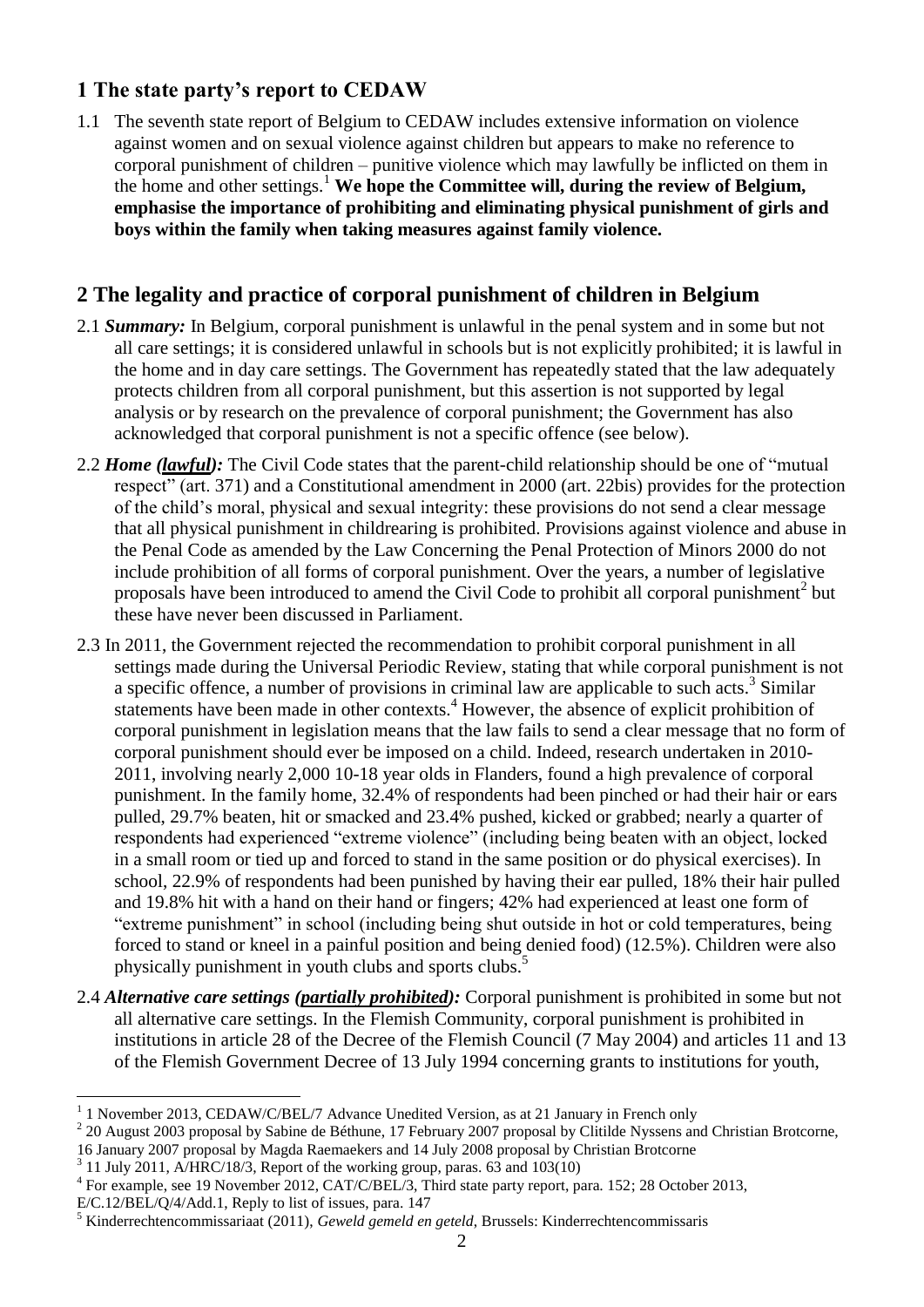but there is no prohibition in relation to non-institutional care. To our knowledge, there is no explicit prohibition of corporal punishment in alternative care settings in the French Community or the German-speaking Community.

- 2.5 *Day care (lawful):* There is no explicit prohibition of corporal punishment in all early childhood care and in day care for older children.
- 2.6 *Schools (no explicit prohibition):* Corporal punishment is considered unlawful in schools under case law relating to provisions against assault in the Criminal Code, but there is no explicit prohibition in legislation.
- 2.7 *Penal institutions (unlawful):* The Act concerning the principles of the administration of prison establishments and the legal status of detainees 2005 does not include corporal punishment among its provisions for disciplinary regimes.
- 2.8 *Sentence for crime (unlawful):* There is no provision for judicial corporal punishment in criminal law.

#### **3 Recommendations by human right treaty monitoring bodies and during the UPR**

- 3.1 *CRC:* The Committee on the Rights of the Child has three times recommended to Belgium that corporal punishment be prohibited in the family and other settings – in its concluding observations on the initial report in 1995, the second report in 2002 and the third/fourth report in  $2010^{6}$
- 3.2 *CAT:* In 2009 and again in 2013, the Committee Against Torture recommended that legislation be reform in Belgium to prohibit corporal punishment in the family and other settings.<sup>7</sup>
- 3.3 *CESCR:* In 2013, the Committee on Economic, Social and Cultural Rights recommended to Belgium that corporal punishment of children be prohibited in all settings; the Committee first recommended prohibition in the family in Belgium in 2007.<sup>8</sup>
- 3.4 *ECSR:* In the course of its periodic examinations of Belgium, the European Committee of Social Rights has three times concluded that the national situation does not conform with article 17 of the European Social Charter because corporal punishment of children is not prohibited in the family  $-\text{in } 2005$ , in 2007 and again in 2012. In addition, in 2003 the Committee considered a complaint against Belgium brought by the World Organisation Against Torture under the Collective Complaints procedure of the European Social Charter, and concluded that Belgium was in violation of article 17 of the Charter because there is no explicit prohibition in law of corporal punishment of children by parents and other carers (including non-institutional childcare facilities and arrangements).<sup>10</sup> A second collective complaint on the issue – submitted by the Association for the Protection of All Children (APPROACH) Ltd – was registered by the European Committee of Social Rights in February 2013 and declared admissible in July 2013.<sup>11</sup>

 $\overline{a}$ 

<sup>6</sup> 20 June 1995, CRC/C/15/Add.38, Concluding observations on initial report, para. 15; 13 June 2002, CRC/C/15/Add.178, Concluding observations on second report, paras. 23 and 24; 18 June 2010, CRC/C/BEL/CO/3-4, Concluding observations on third/fourth report, paras. 7, 8, 39 and 40

<sup>7</sup> 19 January 2009, CAT/C/BEL/CO/2, Concluding observations on second report, para. 24; [November 2013], CAT/C/BEL/CO/3 Advance Unedited Version, Concluding observations on third report, para. 27, as at 5 January 2014 in French only

<sup>8</sup> 23 December 2013, E/C.12/BEL/CO/4 Draft, Concluding observations on fourth report, para. 17; 3 December 2007, E/C.12/BEL/CO/3, Concluding observations on third report, paras. 19 and 33

<sup>9</sup> July 2005, Conclusions XVII-2 ; 2007, Conclusions XVIII-1, vol.1 ; January 2012, Conclusions 2011

<sup>&</sup>lt;sup>10</sup> Resolution ResChS(2005)10, Collective complaint No. 21/2003 by the World Organisation against Torture (OMCT) against Belgium, adopted by the Council of Ministers on 8 June 2005

<sup>11</sup> Collective complaint No. 98/2013, *Association for the Protection of All Children (APPROACH) Ltd v Belgium*